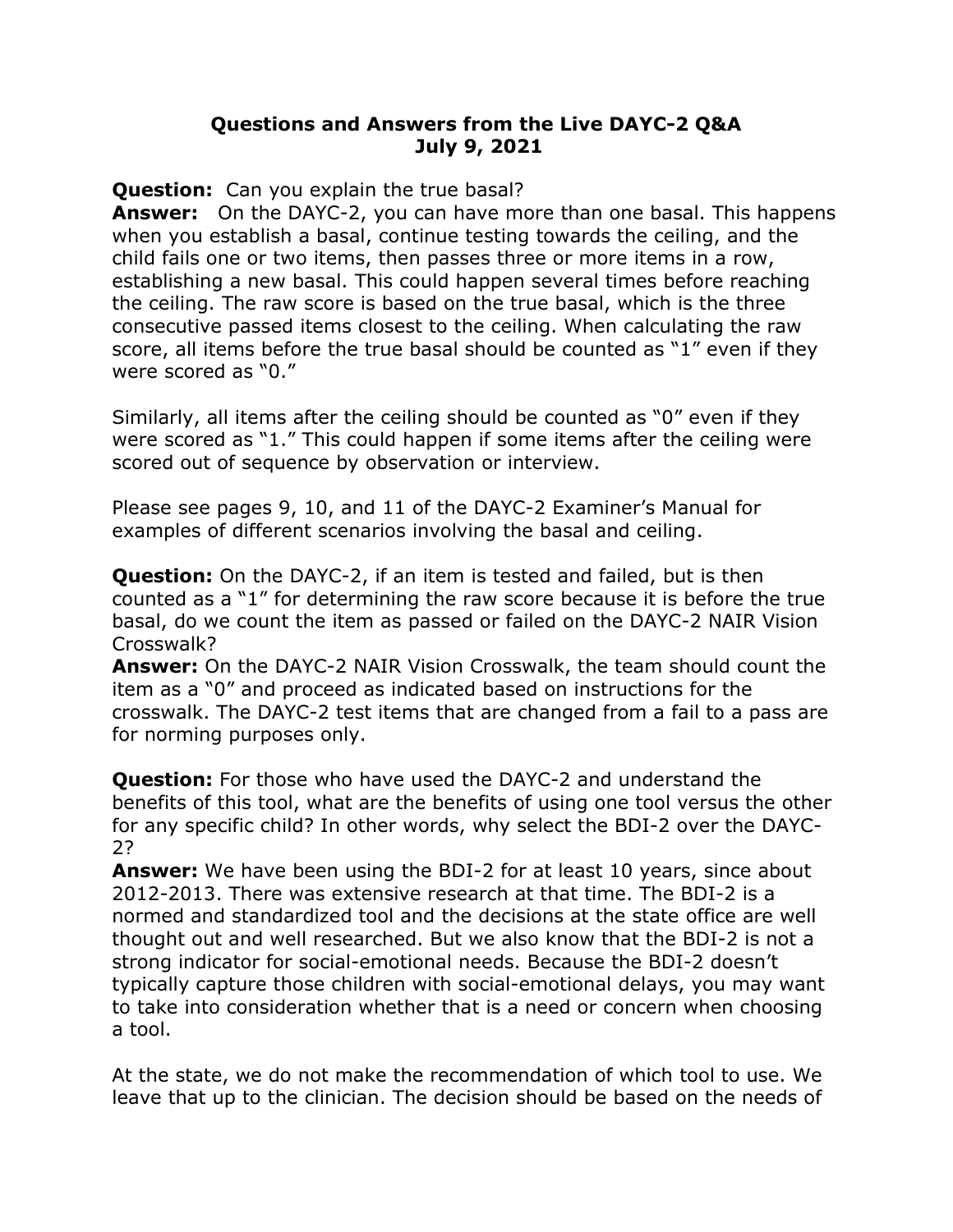the child and the concerns of the family. Just be aware that as of September 1, 2021, you will not be able to use the BDI-2 for virtual assessments; it can only be used in person.

**Question:** At one time we were sent an Eligibility Calculator for the DAYC-2 and then we were told not to use it because there was an error in the calculations. Has a new one been sent out?

**Answer:** Yes, the Eligibility Calculator is current and has been corrected and everything is ready to be used. It has been uploaded to the extranet, and the one that had the error has been deleted. The corrected one was sent out in April and the programs were notified. So the current and correct Eligibility Calculator is on the extranet in the Eligibility folder.

**Question:** I was under the impression that if a child was initially eligible using the BDI-2 then the same protocol had to be administered at the annual. Is this correct or can we use the DAYC-2?

**Answer:** The state has not ever put anything out that says you have to use the same tool. If you look at the webinar, on slide 25, we talk about considerations when choosing a tool. The choice of tool has to be based on the information you know about the tool, the needs of the child, and the concerns of the family. Because the concerns might change from the initial to the annual, you do not have to use the same tool throughout the child's eligibility. You need to look at the tool and decide which tool will best capture the child's needs or family's concerns.

There might be confusion because I do believe the guidance from Riverside has been that when we move to the BDI-3, if the child came in on the BDI-2, then you would continue using the BDI-2 until that child graduates. But between the two tools, the BDI-2 and DAYC-2, there is not guidance on sticking with one tool or the other.

**Question:** Can you explain where the DAYC-2 items are located on the extranet?

**Answer:** The extranet has a document library that is called Eligibility. The Eligibility Statement and the Needs Assessment, Identification and Referral form are in that document library. Just to clarify, when I talk about the DAYC-2 webinar, the test review, and the difficult items, those are all on the Training and Technical Assistance page of the ECI internet under Archived Webinars, which is different than the extranet. Additionally, on the extranet, when you find the folder that has the Needs Assessment, Identification and Referral form, there is also a page in there that describes how to use the form. When you get to the DAYC-2 Eligibility Statement there is also the Required Elements for the Eligibility Statement and that describes how to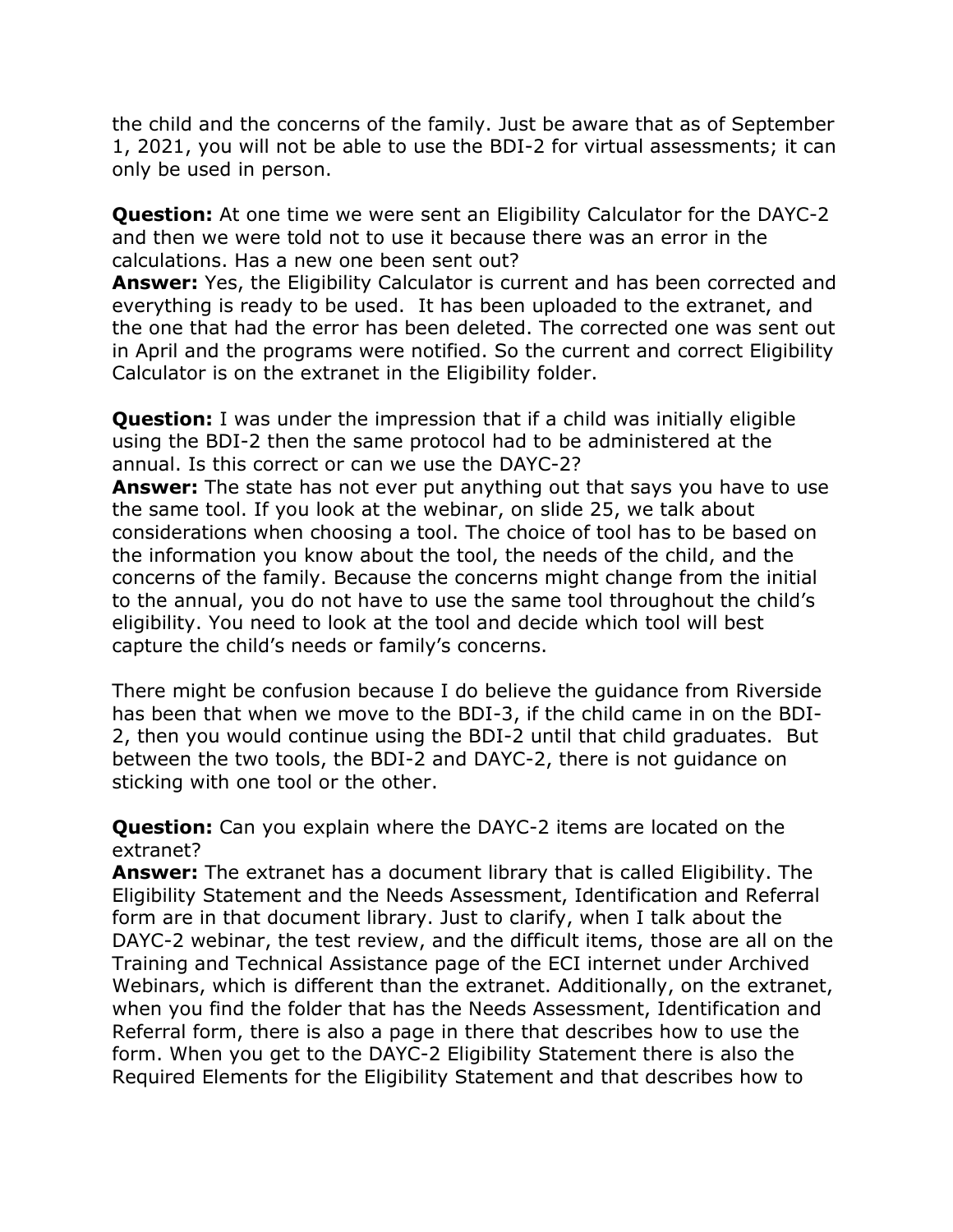use that form. So along with forms, there are also instructions for their use posted on the extranet.

**Clarification at 25:26 of the recording:** The DAYC-2 is not normed for virtual administration; however, it is normed for it to be conducted entirely through interview which lends itself to virtual administration. We recommend you try to conduct the evaluation in-person when it is feasible.

**Discussion at 27:25 of the recording**: (Discussion of the DAYC-2 calculator and Eligibility Statement that was re-released and what the error was and how it was fixed.) Because the BDI-2 does not give domain age equivalents, to get an age equivalent for the BDI-2 communication domain, you take an average of the expressive and receptive communication age equivalents. The DAYC-2 is not like that. For the DAYC-2, the combined language age equivalent is based on the sum of the raw scores for receptive and expressive and has its own norms table. So, it will not always look like an average of the receptive and expressive age equivalents. I was looking at one earlier where receptive was 10 months and expressive was 12 months, and if you average those you would get a combined language age equivalent of 11 months. But if you look at the norms and use the combined raw scores, the child's combined age equivalent was 10 months. The calculator will do that for you automatically. That was the error that was fixed on the new DAYC-2 Eligibility Statement that is posted and has been on the extranet since April. Be aware of that difference.

**Question:** One challenge with the BDI-2 is the cost of the manipulatives and that some of them must be purchased from the company. Is this true with the BDI-3? From a cost perspective the DAYC-2 seems more affordable for programs.

**Answer:** The BDI-3 does have the test kit with the required manipulatives just like the BDI-2 does. So, you are right that is still an expense and the DAYC-2 does not have that expense. As far as I am aware, we are still trying to work with Riverside so the state office will support programs with the electronic record forms for the BDI-3. Whereas for the DAYC-2, as far as I am aware at this point, programs are going to be responsible for buying all the record forms on their own. At this point, as far as I am aware, we are not able to come to an agreement with the publisher of the DAYC-2 for a discount. We are still working on that but nothing has been formalized.

**Question:** I believe I heard on the training and just now, Mary Alice, you are saying we can choose in which way we calculate the eligibility? I just thought I heard, "if you chose to use the Eligibility Calculator." Can you clarify that about the calculator?